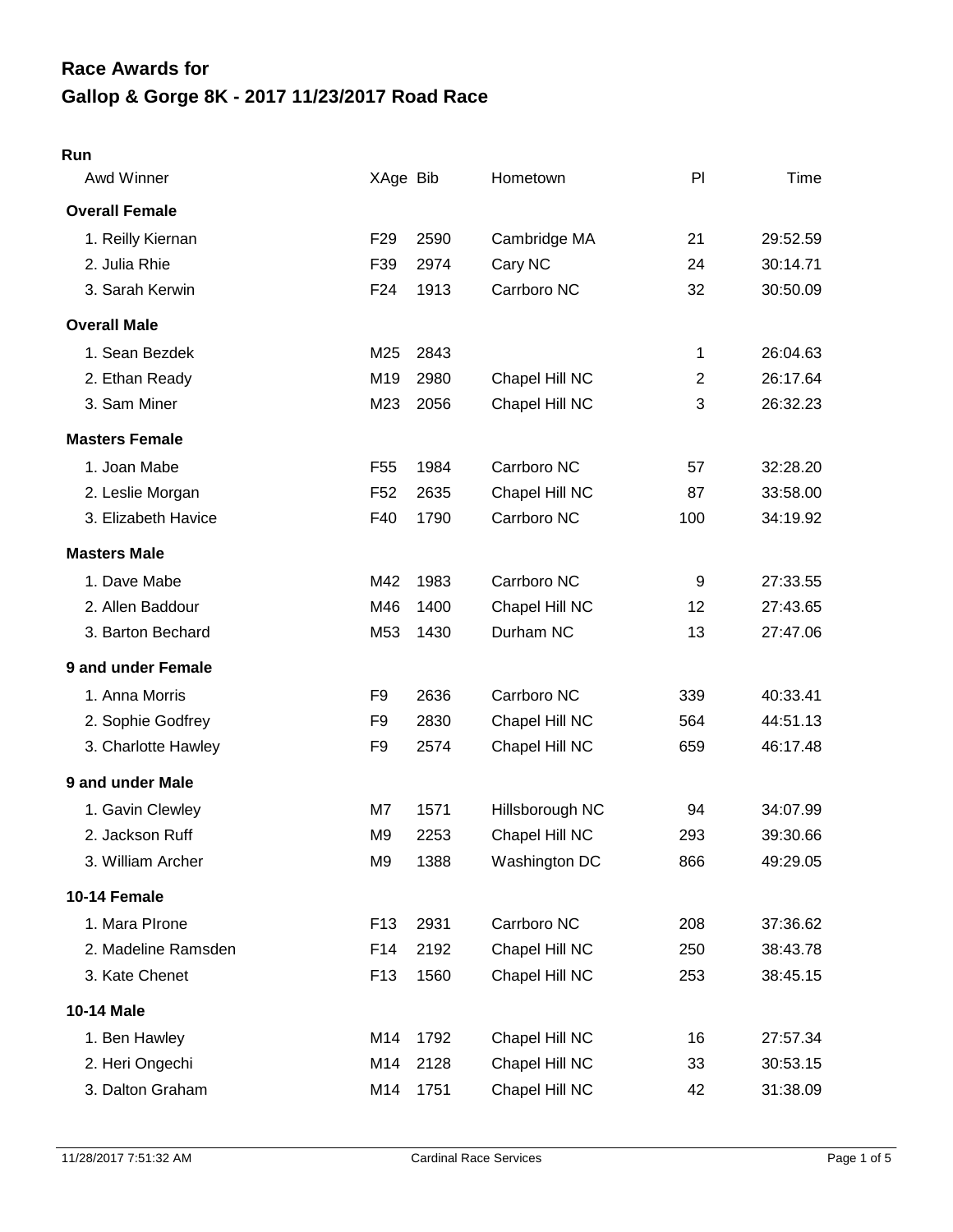#### **15-19 Female**

| 1. lizzie mabe      | F <sub>16</sub> | 2612 | Carrboro NC       | 169            | 36:44.19 |
|---------------------|-----------------|------|-------------------|----------------|----------|
| 2. Veronica Kim     | F <sub>19</sub> | 1917 | Chapel Hill NC    | 224            | 38:01.77 |
| 3. Sophia Alexander | F <sub>15</sub> | 1371 | Cambridge MA      | 283            | 39:25.97 |
| <b>15-19 Male</b>   |                 |      |                   |                |          |
| 1. Brian Davis      | M19             | 1619 | Cary NC           | 4              | 26:42.12 |
| 2. Quinton Meyer    | M18             | 2039 | <b>DURHAM NC</b>  | $\overline{7}$ | 27:05.38 |
| 3. Matthew Staehle  | M18             | 2333 | Durham NC         | 15             | 27:57.25 |
| 20-24 Female        |                 |      |                   |                |          |
| 1. Riley Foster     | f21             | 1697 | Chapel Hill NC    | 58             | 32:35.10 |
| 2. Madeline Smith   | F <sub>21</sub> | 2315 | Chapel Hill NC    | 142            | 36:09.21 |
| 3. Elise Matera     | F <sub>21</sub> | 2005 | Chapel Hill NC    | 161            | 36:35.37 |
| 20-24 Male          |                 |      |                   |                |          |
| 1. Mike Myers       | M21             | 2093 |                   | 6              | 26:54.56 |
| 2. James Gildard    | M20             | 406  | Chapel Hill NC    | 17             | 27:57.66 |
| 3. Clayton Watters  | M20             | 2436 | Chapel Hill NC    | 20             | 29:26.84 |
| 25-29 Female        |                 |      |                   |                |          |
| 1. Beth Vick        | F <sub>26</sub> | 2420 | Chapel Hill NC    | 44             | 31:42.12 |
| 2. Libby McCravy    | F <sub>28</sub> | 2015 | Durham NC         | 56             | 32:19.83 |
| 3. anna jones       | f28             | 1871 | Carrboro NC       | 112            | 34:41.48 |
| 25-29 Male          |                 |      |                   |                |          |
| 1. Erasmo Ordonez   | M25             | 2129 |                   | 8              | 27:23.52 |
| 2. Nathan Drapela   | M26             | 2543 | Carrboro NC       | 29             | 30:46.09 |
| 3. Paul Noah        | M25             | 2111 | Carrboro NC       | 30             | 30:47.24 |
| <b>30-34 Female</b> |                 |      |                   |                |          |
| 1. Aditi Krishna    | F32             | 1939 |                   | 55             | 32:15.57 |
| 2. jennifer chu     | f33             | 1563 | Chapel Hill NC    | 66             | 32:59.82 |
| 3. Jana Grindheim   | F32             | 1760 | Carrboro NC       | 123            | 35:27.68 |
| 30-34 Male          |                 |      |                   |                |          |
| 1. Alex Pearson     | M32             | 2659 | Hummelstown PA    | 5              | 26:45.82 |
| 2. Andrew Deak      | M34             | 1622 |                   | 11             | 27:40.77 |
| 3. Matthew Howe     | M30             | 1847 | Chapel Hill NC    | 14             | 27:56.99 |
| <b>35-39 Female</b> |                 |      |                   |                |          |
| 1. Jaala Thibault   | F38             | 2985 | <b>Boulder CO</b> | 92             | 34:04.54 |
| 2. Ivy Pointer      | F39             | 2887 | Chapel Hill NC    | 97             | 34:12.10 |
| 3. Sarah Roberts    | F36             | 2222 | Chapel Hill NC    | 118            | 34:57.46 |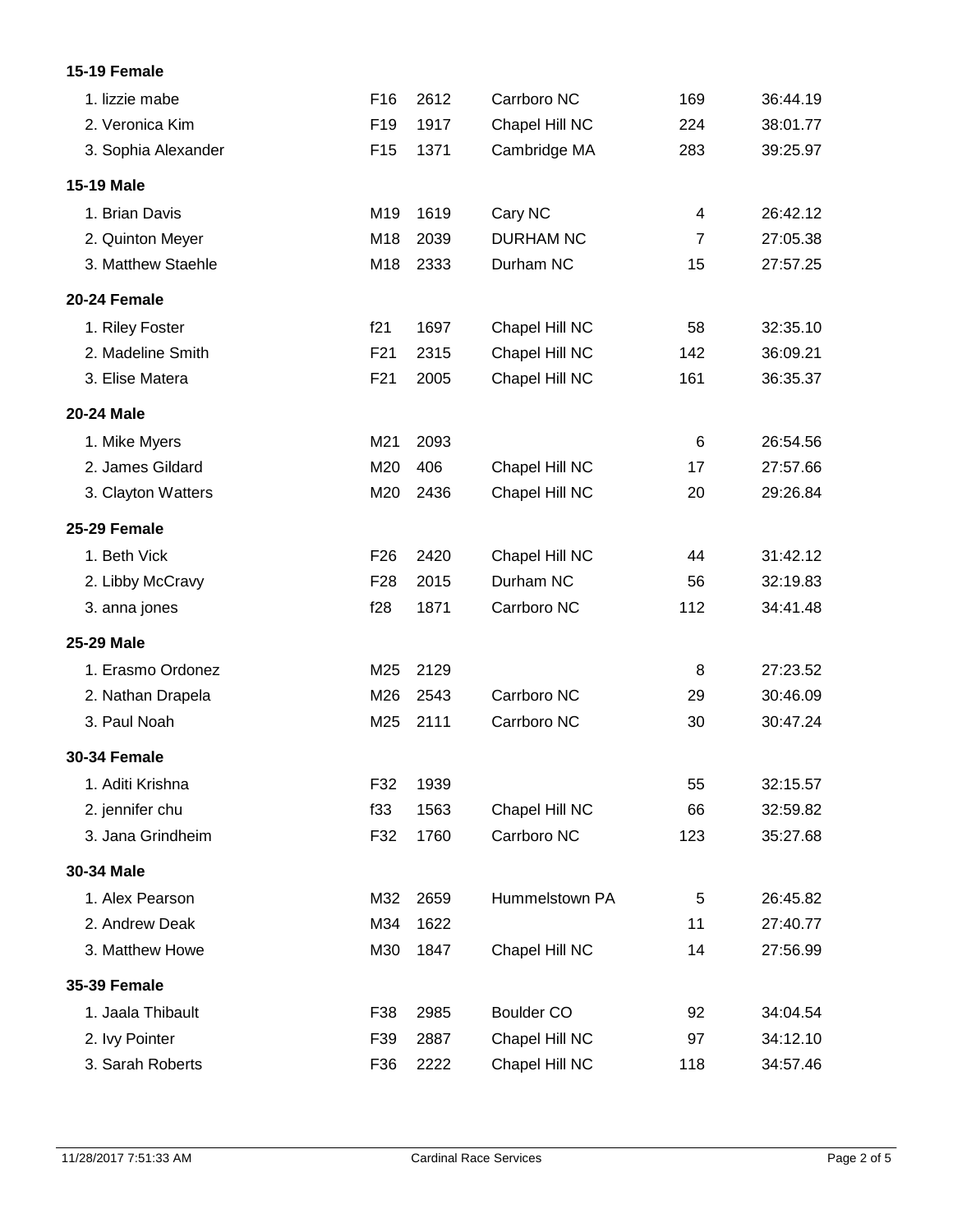#### **35-39 Male**

| 1. Gavin Finlay       | M37             | 1680 | <b>DURHAM NC</b> | 10  | 27:39.30 |
|-----------------------|-----------------|------|------------------|-----|----------|
| 2. Bobby Conrad       | M35             | 2525 | Charlotte NC     | 19  | 29:17.30 |
| 3. Bradley Saul       | M39             | 2676 | Chapel Hill NC   | 37  | 31:15.12 |
| 40-44 Female          |                 |      |                  |     |          |
| 1. Lisa Hecker        | F42             | 1807 | Mebane NC        | 110 | 34:38.36 |
| 2. meredith bazemore  | f42             | 1425 | Chapel Hill NC   | 124 | 35:27.94 |
| 3. Amy Singer         | F40             | 2311 | Hillsborough NC  | 132 | 35:49.85 |
| 40-44 Male            |                 |      |                  |     |          |
| 1. Tim Platts-Mills   | M43             | 2168 | Chapel Hill NC   | 40  | 31:22.92 |
| 2. Lewis Hendricks    | M44             | 2861 | Chapel Hill NC   | 45  | 31:42.77 |
| 3. Joshua Lowry       | M40             | 1974 | Morrisville NC   | 46  | 31:43.19 |
| 45-49 Female          |                 |      |                  |     |          |
| 1. Ellen Parker       | F46             | 2914 | Chapel Hill NC   | 128 | 35:40.38 |
| 2. Jennifer Goldstein | F46             | 2963 | Carrboro NC      | 166 | 36:40.01 |
| 3. Liz Gualtieri-Reed | F49             | 2921 | Chapel Hill NC   | 219 | 37:57.54 |
| 45-49 Male            |                 |      |                  |     |          |
| 1. Robert Benjamin    | M48             | 2946 | Chapel Hill NC   | 18  | 27:59.93 |
| 2. Phil Oldham        | M49             | 2975 |                  | 63  | 32:53.57 |
| 3. William Iverson    | M49             | 1859 | Iowa City IA     | 70  | 33:07.36 |
| <b>50-54 Female</b>   |                 |      |                  |     |          |
| 1. Kathy Matera       | F <sub>54</sub> | 2006 | Chapel Hill NC   | 162 | 36:35.49 |
| 2. JoAnna Younts      | F <sub>50</sub> | 2482 | Chapel Hill NC   | 167 | 36:41.24 |
| 3. jackie gibson      | f <sub>53</sub> | 2557 | Chapel Hill NC   | 195 | 37:17.28 |
| 50-54 Male            |                 |      |                  |     |          |
| 1. Frank Pitts        | M52             | 2165 | Chapel Hill NC   | 26  | 30:29.76 |
| 2. Marcus Alexander   | M52             | 1370 | Chapel Hill NC   | 31  | 30:48.70 |
| 3. Todd Bolon         | M51             | 1461 | Chapel Hill NC   | 82  | 33:51.59 |
| <b>55-59 Female</b>   |                 |      |                  |     |          |
| 1. Sheri Branson      | F <sub>59</sub> | 1467 | Chapel Hill NC   | 296 | 39:38.64 |
| 2. Nancy Smith        | F <sub>59</sub> | 2316 | Durham NC        | 392 | 41:46.55 |
| 3. Kari Wilkinson     | F <sub>56</sub> | 2459 | Mebane NC        | 405 | 42:01.53 |
| 55-59 Male            |                 |      |                  |     |          |
| 1. john anderson      | m56             | 2494 | Pfafftown NC     | 50  | 31:58.29 |
| 2. Bernard Prabucki   | M56             | 2179 | Carrboro NC      | 67  | 33:04.83 |
| 3. Jon Hussey         | M55             | 1855 | Chapel Hill NC   | 69  | 33:07.24 |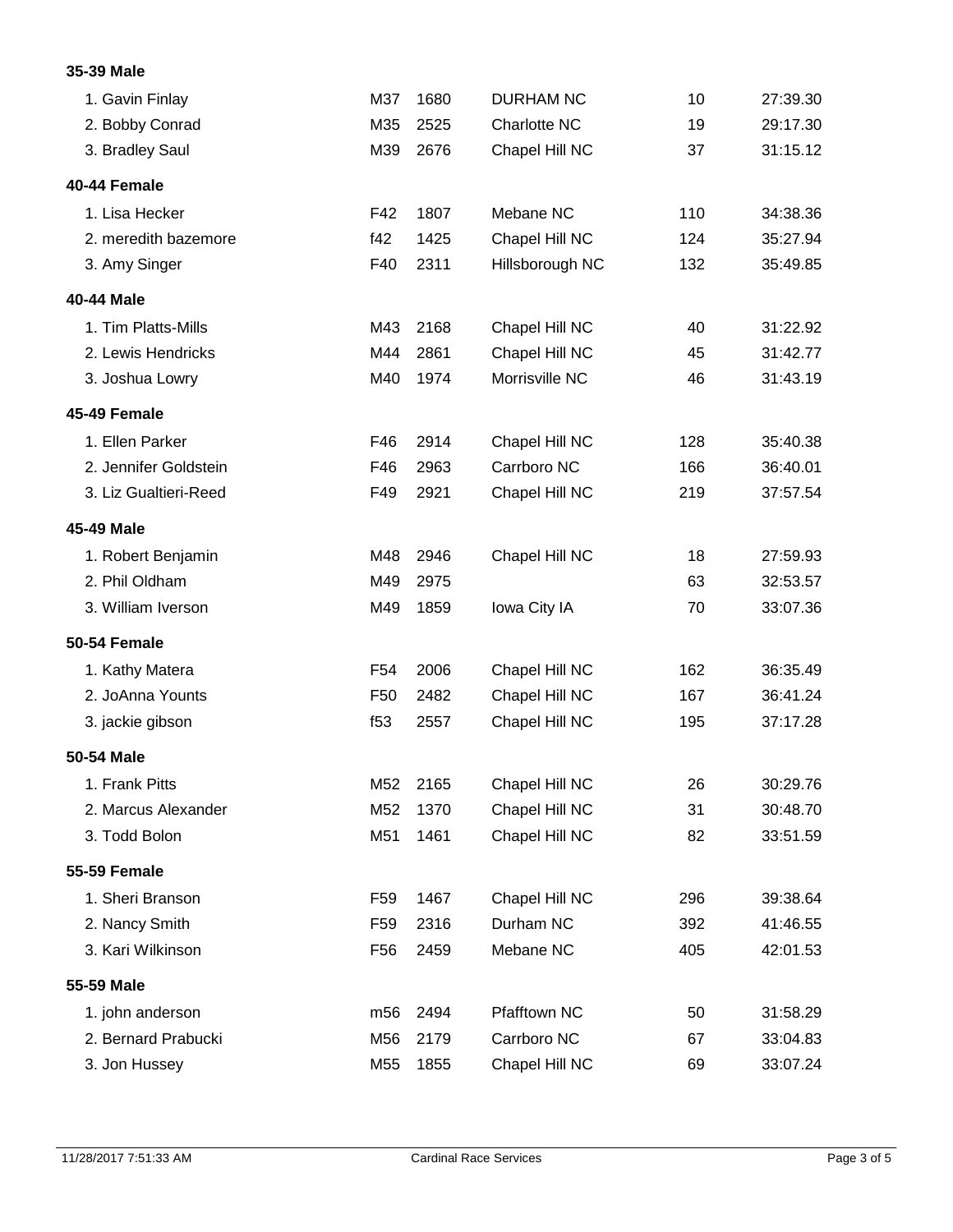### **60-64 Female**

| 1. Joanne Gardner          | F63 | 1716 | Chapel Hill NC    | 280  | 39:16.43    |
|----------------------------|-----|------|-------------------|------|-------------|
| 2. Barbara Campbell        | F60 | 1518 | Carrboro NC       | 327  | 40:13.81    |
| 3. Vivian Li               | F60 | 1958 | Durham NC         | 465  | 43:27.84    |
| 60-64 Male                 |     |      |                   |      |             |
| 1. Kevin Nickodem          | M61 | 2109 | Chapel Hill NC    | 27   | 30:39.69    |
| 2. Roch Will               | M61 | 2461 | Mebane NC         | 108  | 34:34.19    |
| 3. David Couper            | M63 | 1598 | Chapel Hill NC    | 127  | 35:39.31    |
| 65-69 Female               |     |      |                   |      |             |
| 1. Diana Knechtel          | F65 | 1925 | Chapel Hill NC    | 656  | 46:16.41    |
| 2. Alice Finnell           | F66 | 1682 | Chapel Hill NC    | 1055 | 52:50.06    |
| 3. Carol Walton            | F65 | 2430 | <b>DURHAM NC</b>  | 1159 | 55:06.86    |
| 65-69 Male                 |     |      |                   |      |             |
| 1. John Northen            | M67 | 2114 | Chapel Hill NC    | 211  | 37:44.81    |
| 2. Roger Mitchell          | M67 | 2057 | Carrboro NC       | 225  | 38:03.53    |
| 3. Howard Valley           | M69 | 2998 | Kodiak AK         | 390  | 41:45.94    |
| <b>75 and Above Female</b> |     |      |                   |      |             |
| 1. Sharon Roggenbuck       | F79 | 2236 | Hillsborough NC   | 1444 | 01:12:11.62 |
| 2. Christine Bell          | F76 | 1436 | Chapel Hill NC    | 1561 | 01:31:33.84 |
| 3. Gerald Bell             | F80 | 1438 | Chapel Hill NC    | 1563 | 01:31:38.77 |
| <b>75 and Above Male</b>   |     |      |                   |      |             |
| 1. robert reardon          | M78 | 2664 | Chapel Hill NC    | 318  | 40:05.59    |
| 2. stephen cook            | m77 | 1592 | <b>Toronto TN</b> | 1375 | 01:04:55.85 |
| 3. Michael Cook            | M75 | 1590 | Falls Church VA   | 1383 | 01:05:41.87 |
| 70-74 Female               |     |      |                   |      |             |
| 1. Judith Swasey           | F70 | 2857 | Chapel Hill NC    | 794  | 48:23.47    |
| 2. Sheelagh Anderson       | F70 | 1380 | Carrboro NC       | 1113 | 54:06.35    |
| 3. Cecile Skrzynia         | F70 | 2313 | Chapel Hill NC    | 1199 | 56:26.79    |
| 70-74 Male                 |     |      |                   |      |             |
| 1. Thomas Griffin          | M72 | 1759 | Cary NC           | 371  | 41:28.53    |
| 2. Ernest Craige           | M70 | 1602 | Chapel Hill NC    | 466  | 43:32.54    |
| 3. Rich Murphy             | M71 | 2084 | Chapel Hill NC    | 1086 | 53:24.98    |
| Athena                     |     |      |                   |      |             |
| 1. Laura Wessell           | F49 | 2447 | Hillsborough NC   | 525  | 44:22.50    |
| 2. Jenn Sherman            | F37 | 2304 | Chapel Hill NC    | 589  | 45:10.79    |
| 3. Erin Tilley             | F36 | 2397 | Chapel Hill NC    | 627  | 45:43.56    |